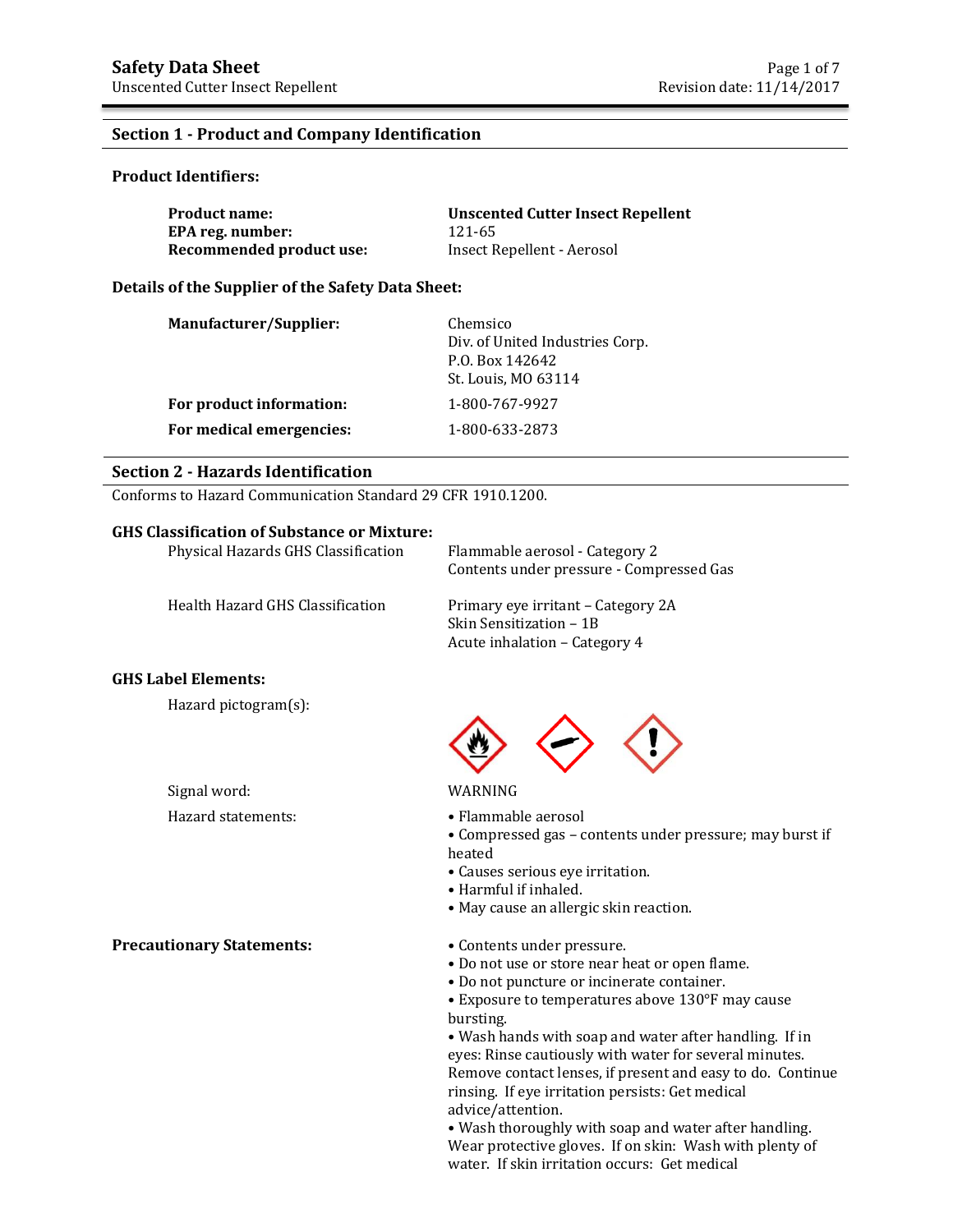advice/attention. Take off contaminated clothing wand wash before reuse.

- □ Avoid breathing dust/gas/mist/vapors. Use only outdoors or in well-ventilated area. If inhaled: Remove person to fresh air and keep comfortable for breathing. Call a poison control center or doctor if you feel unwell.
- If skin irritation occurs: Get medical advice/attention. Take off contaminated clothing and wash before reuse.

## **Section 3 - Composition / Information on Ingredients**

| <b>Chemical Name</b>           | CAS#     | <b>Weight Percent</b> |
|--------------------------------|----------|-----------------------|
| DEET (N,N-Diethyl-m-toluamide) | 134-62-3 | 10.00%                |
| SDA-40B ethanol                | 64-17-5  | 28.50%                |
| Isobutane                      | 75-28-5  | 8.00%                 |

Note: Ingredients not identified are proprietary or non-hazardous. Values are not product specifications.

| <b>Section 4 - First Aid Measures</b> |  |  |
|---------------------------------------|--|--|
|---------------------------------------|--|--|

| Eve contact:              | Hold eye open and rinse slowly and gently with water for<br>15-20 minutes. Remove contact lenses, if present, after the<br>first 5 minutes, then continue rinsing. Call a poison control<br>center or doctor for treatment advice. |
|---------------------------|------------------------------------------------------------------------------------------------------------------------------------------------------------------------------------------------------------------------------------|
| Skin contact:             | After returning indoors, wash treated skin with soap and<br>water. Discontinue use if irritation or rash occurs.                                                                                                                   |
| Inhalation:               | Move person to fresh air. If person is not breathing, call<br>911 or an ambulance, then give artificial respiration,<br>preferably mouth-to-mouth if possible.                                                                     |
| Ingestion:                | No special requirements                                                                                                                                                                                                            |
| <b>Note to Physician:</b> | None                                                                                                                                                                                                                               |
| <b>General advice:</b>    | If you feel unwell, seek medical advice (show the label<br>where possible). Ensure that medical personnel are aware<br>of the material(s) involved, and take precautions to protect<br>themselves. Keep out of reach of children.  |

## **Section 5 - Fire Fighting Measures**

| <b>Flammable properties:</b>                   | Pressurized aerosol container                                                                                                                    |
|------------------------------------------------|--------------------------------------------------------------------------------------------------------------------------------------------------|
| NFPA classification:                           | NFPA level 1 aerosol                                                                                                                             |
| Suitable extinguishing media:                  | Water fog, alcohol resistant foam, $CO2$ , dry chemical                                                                                          |
| Unsuitable extinguishing media:                | Not available                                                                                                                                    |
| Specific hazards arising from the<br>chemical: | Contents under pressure – container may burst in heat of<br>fire.                                                                                |
|                                                | <b>Protective equipment for firefighters:</b> Firefighters should wear full protective clothing including<br>self-contained breathing apparatus. |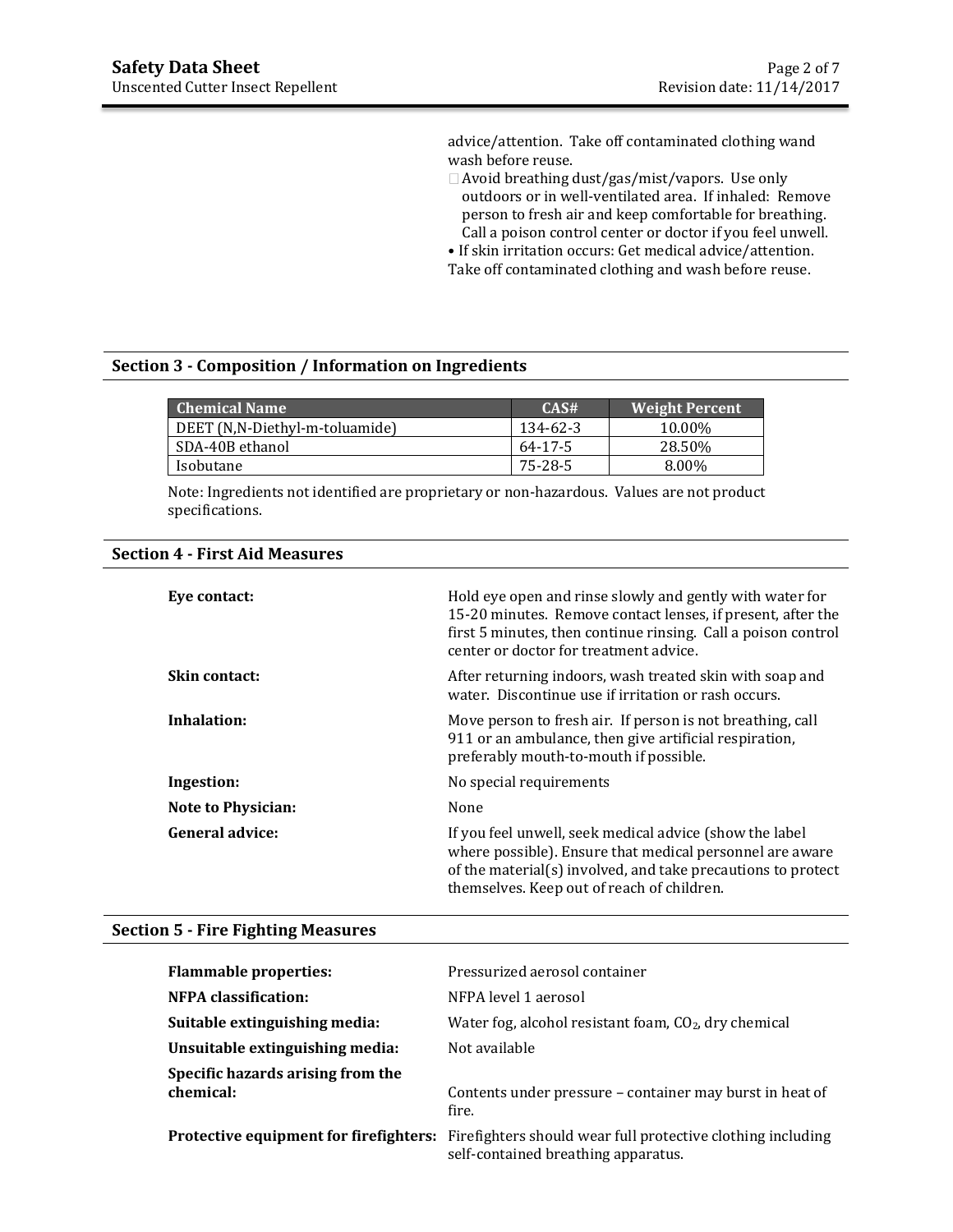| Hazardous combustion products:   | None known                                                                         |
|----------------------------------|------------------------------------------------------------------------------------|
| <b>Explosion data:</b>           | Not available                                                                      |
| Sensitivity to static discharge: | Not available                                                                      |
| <b>Personal precautions:</b>     | Keep unnecessary personnel away. Do not touch or walk<br>through spilled material. |

## **Section 6 - Accidental Release Measures**

| <b>Personnel precautions:</b>      | Remove all sources of ignition. Wear personnel protective<br>equipment as recommended in Section 8. Wash<br>thoroughly after handling.                                                                                                                                                                                                                                                                                                                  |
|------------------------------------|---------------------------------------------------------------------------------------------------------------------------------------------------------------------------------------------------------------------------------------------------------------------------------------------------------------------------------------------------------------------------------------------------------------------------------------------------------|
| For emergency responders:          | If specialized clothing is required to deal with the spillage,<br>take note of any information in Section 8 on suitable and<br>unsuitable materials.                                                                                                                                                                                                                                                                                                    |
| <b>Environmental precautions:</b>  | Avoid dispersal of spilled material and runoff and contact<br>with soil, waterways, drains and sewers.                                                                                                                                                                                                                                                                                                                                                  |
| <b>Methods for containment and</b> |                                                                                                                                                                                                                                                                                                                                                                                                                                                         |
| cleaning up:                       | Stop leak if without risk. Move containers from spill area.<br>Before attempting clean up, refer to hazard data given<br>above. Small spills may be absorbed with earth, sand or<br>absorbent material swept up and placed in suitable,<br>covered, and labeled containers. Prevent large spills from<br>entering sewers or waterways. Contact emergency<br>services and supplier for advice. Never return spills in<br>original containers for re-use. |

# **Section 7 - Handling and Storage**

| <b>Precautions for safe handling:</b> | Put on appropriate personal protective equipment as<br>recommended in Section 8. Pressurized container: protect<br>from sunlight and do not expose to temperatures<br>exceeding 50°C (122°F). Do not pierce or burn, even after<br>use. Do not ingest. Avoid contact with skin, eyes and<br>clothing. Avoid breathing vapor or mist. Use only with<br>adequate ventilation. Store and use away from heat,<br>sparks, open flame or any other ignition source. Use<br>explosion-proof electrical equipment. Use only non-<br>sparking tools. Empty containers retain product residue<br>and can be hazardous. |
|---------------------------------------|--------------------------------------------------------------------------------------------------------------------------------------------------------------------------------------------------------------------------------------------------------------------------------------------------------------------------------------------------------------------------------------------------------------------------------------------------------------------------------------------------------------------------------------------------------------------------------------------------------------|
| Storage:                              | Store in a cool, dry area away from open flame. Do not<br>store above 50°C (122°F).                                                                                                                                                                                                                                                                                                                                                                                                                                                                                                                          |

# **Section 8 - Exposure Controls / Personal Protection**

# **Exposure guidelines:**

|                                       | <b>Exposure Limits</b> |                 |                  |          |                    |          |
|---------------------------------------|------------------------|-----------------|------------------|----------|--------------------|----------|
|                                       |                        | <b>OSHA PEL</b> | <b>ACGIH TLV</b> |          | <b>SupplierOEL</b> |          |
| <b>Chemical name</b>                  | ppm                    | $mg/m^3$        | ppm              | $mg/m^3$ | ppm                | $mg/m^3$ |
| TWA<br>DEET (N,N-Diethyl-m-toluamide) |                        | None            |                  | None     |                    | None     |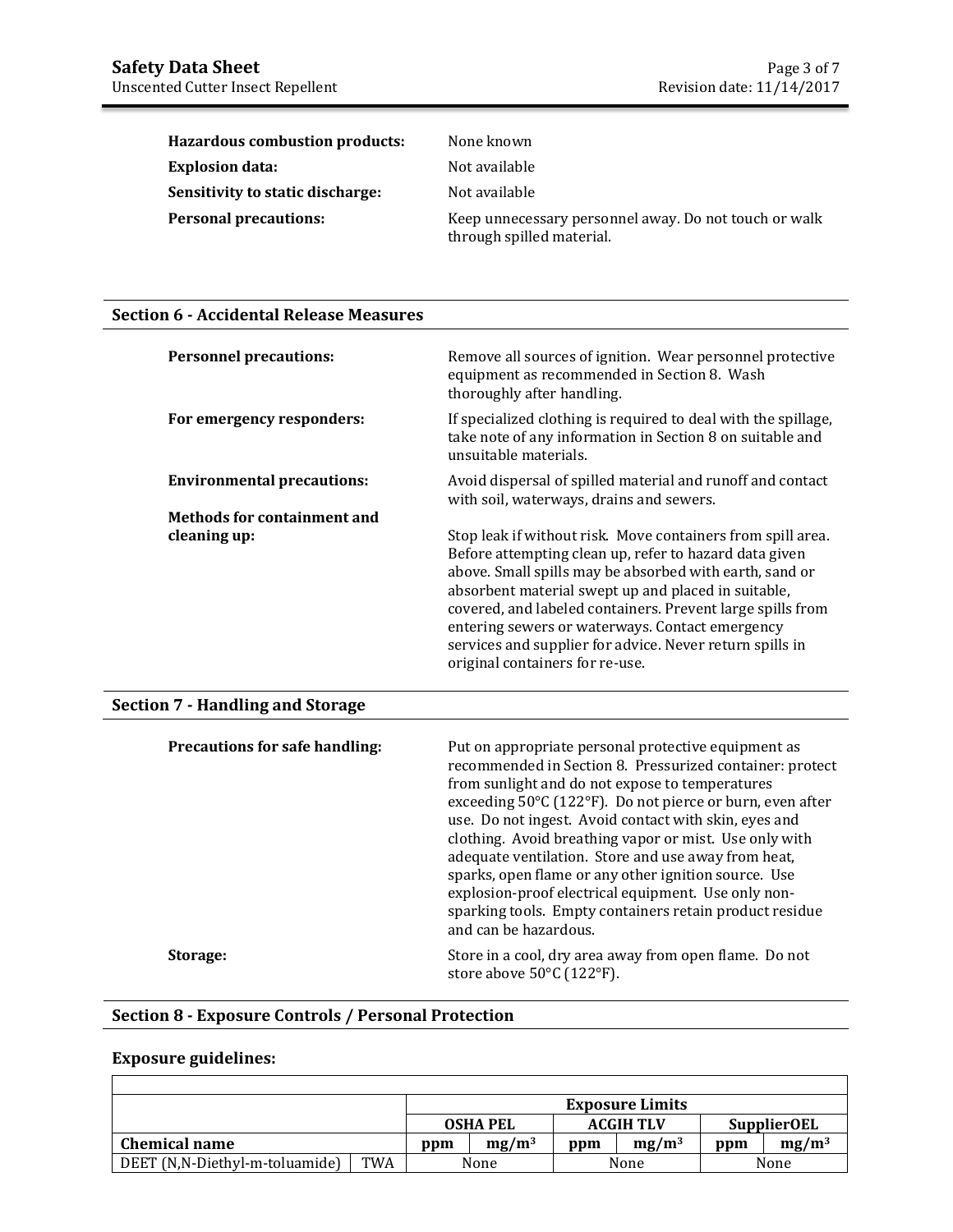Unscented Cutter Insect Repellent Revision date: 11/14/2017

| SDA-40B ethanol | TWA | 1000            | 1900 | 1000 | ------- | 1000 | 1900            |
|-----------------|-----|-----------------|------|------|---------|------|-----------------|
| Isobutane       | TWA | Not established |      | 1000 | ------  |      | Not established |
|                 |     |                 |      |      |         |      |                 |

**Engineering controls: General ventilation normally adequate.** 

| Eye/Face protection                    |                                                                                                                                                                                        |
|----------------------------------------|----------------------------------------------------------------------------------------------------------------------------------------------------------------------------------------|
| Personal protective equipment:         | During application, prevent entry into eyes. Wear safety<br>glasses with sides shields if using in large applications.                                                                 |
| Skin and body protection:              | Wash hands after use.                                                                                                                                                                  |
| <b>Respiratory protection:</b>         | Where exposure guideline levels may be exceeded, use an<br>approved NIOSH respirator. Do not use product indoors.                                                                      |
| <b>General hygiene considerations:</b> | Handle in accordance with good industrial hygiene and<br>safety practices. When using, do not eat or drink. Wash<br>hands before breaks and immediately after handling the<br>product. |

# **Section 9 - Physical & Chemical Properties**

| Appearance:                                        | Clear                       |
|----------------------------------------------------|-----------------------------|
| Color:                                             | Light yellow to water-white |
| <b>Physical state:</b>                             | Pressurized liquid          |
| Odor:                                              | Ethanol                     |
| Odor threshold:                                    | No data available           |
| pH:                                                | 8.3 (liquid portion)        |
| <b>Melting point:</b>                              | No data available           |
| <b>Freezing point:</b>                             | No data available           |
| <b>Boiling point:</b>                              | No data available           |
| <b>Flash point:</b>                                | 85°F (liquid portion)       |
| <b>Flame Extension</b>                             | 17-20" (level 1 aerosol)    |
| Flammability limits in air,<br>lower, % by volume: | No data available           |
| Flammability limits in air,<br>upper, % by volume: | No data available           |
| Vapor pressure:                                    | No data available           |
| Vapor density:                                     | No data available           |
| Relative density @ 20°C:                           | 0.928 (liquid portion)      |
| <b>Octanol/water coefficient:</b>                  | No data available           |
| Auto-ignition temperature:                         | No data available           |
| <b>Decomposition temperature:</b>                  | No data available           |
| Solubility:                                        | Miscible in water           |
| <b>Evaporation rate:</b>                           | No data available           |
| % Volatile organic compounds:                      | 36.7                        |

**Section 10 - Chemical Stability & Reactivity Information**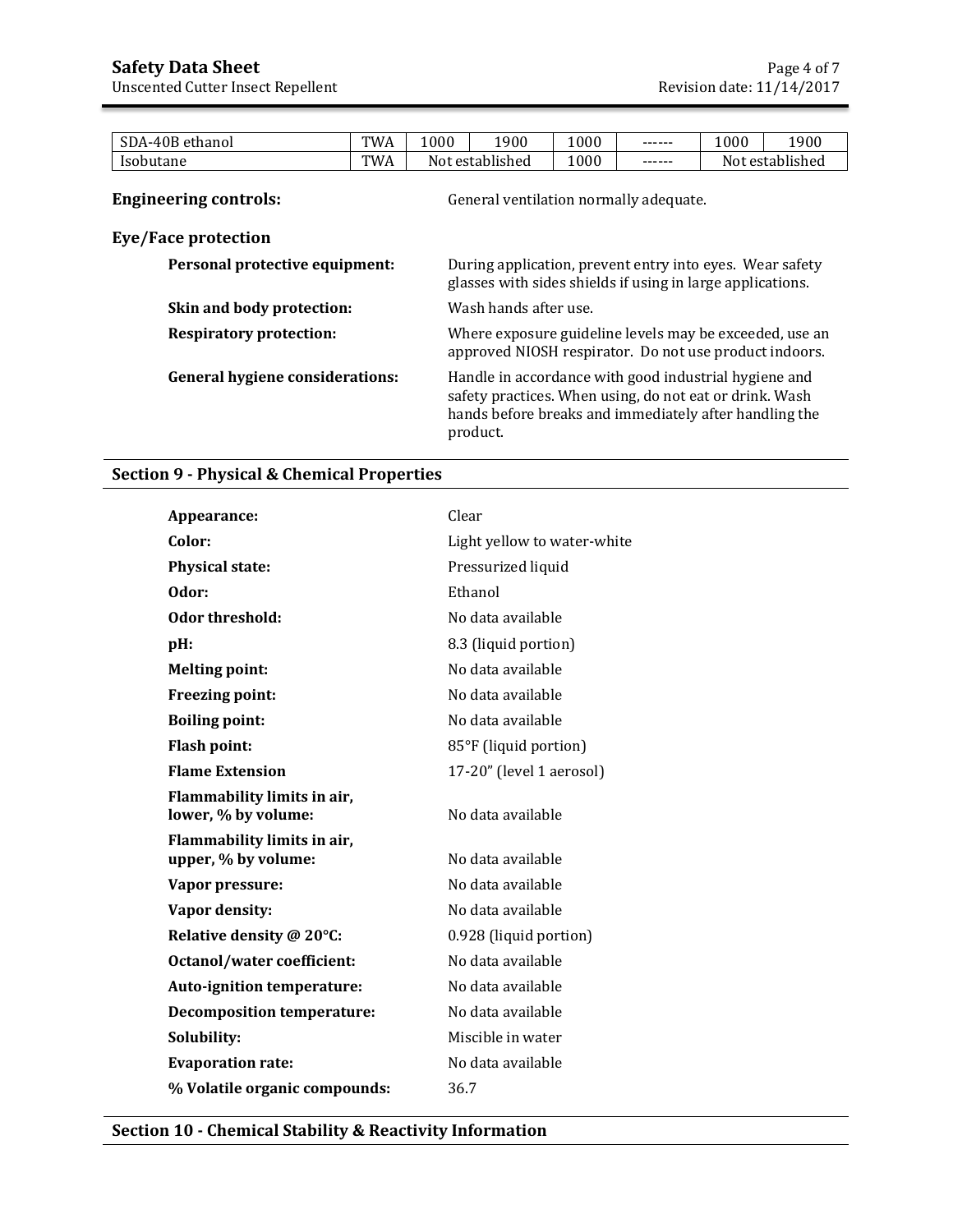## **Reactivity**

| <b>Conditions to avoid:</b><br>Incompatible materials: | Do not mix with other chemicals.<br>Avoid strong oxidizers. |
|--------------------------------------------------------|-------------------------------------------------------------|
| <b>Chemical stability</b><br><b>Product stability:</b> | Stable under recommended storage conditions.                |
| <b>Other</b>                                           |                                                             |

| <b>Hazardous decomposition products:</b>   | None known                               |
|--------------------------------------------|------------------------------------------|
| <b>Possibility of hazardous reactions:</b> | Hazardous polymerization does not occur. |

# **Section 11 - Toxicological Information**

# **Effects of acute exposure:**

| Primary eye irritation:           | Causes substantial but temporary eye injury (EPA tox.<br>category II) |
|-----------------------------------|-----------------------------------------------------------------------|
| <b>Primary skin irritation:</b>   | Non-irritating (EPA tox. category IV)                                 |
| Acute dermal:                     | $LD_{50}$ > 5000 mg/kg (EPA tox. category IV)                         |
| Acute inhalation:                 | $LC_{50}$ > 2mg/L (EPA tox. cateogry IV)                              |
| Acute oral:                       | $LD_{50}$ > 3000 mg/kg (EPA tox. category III)                        |
| Sensitization:                    | May cause allergic reaction after repeated contact.                   |
| Chronic effects/ Carcinogenicity: | No data available                                                     |
| Mutagenicity:                     | No data available                                                     |
| Reproductive effects:             | No data available                                                     |
| Teratogenicity:                   | No data available                                                     |
| Ecotoxicity:                      | No data available                                                     |

# **Section 12 - Ecological Information**

| <b>Environmental effects:</b>     | No data available |
|-----------------------------------|-------------------|
| <b>Aquatic toxicity:</b>          | None              |
| Persistence / degradability:      | No data available |
| Bioaccumulation / accumulation:   | No data available |
| <b>Partition coefficient:</b>     | No data available |
| Mobility in environmental media:  | No data available |
| <b>Chemical fate information:</b> | No data available |

# **Section 13 - Disposal Considerations**

**Waste codes:** Not available **Waste from residues / unused products:** Not available

**Disposal instructions:** Dispose in accordance with all applicable regulations.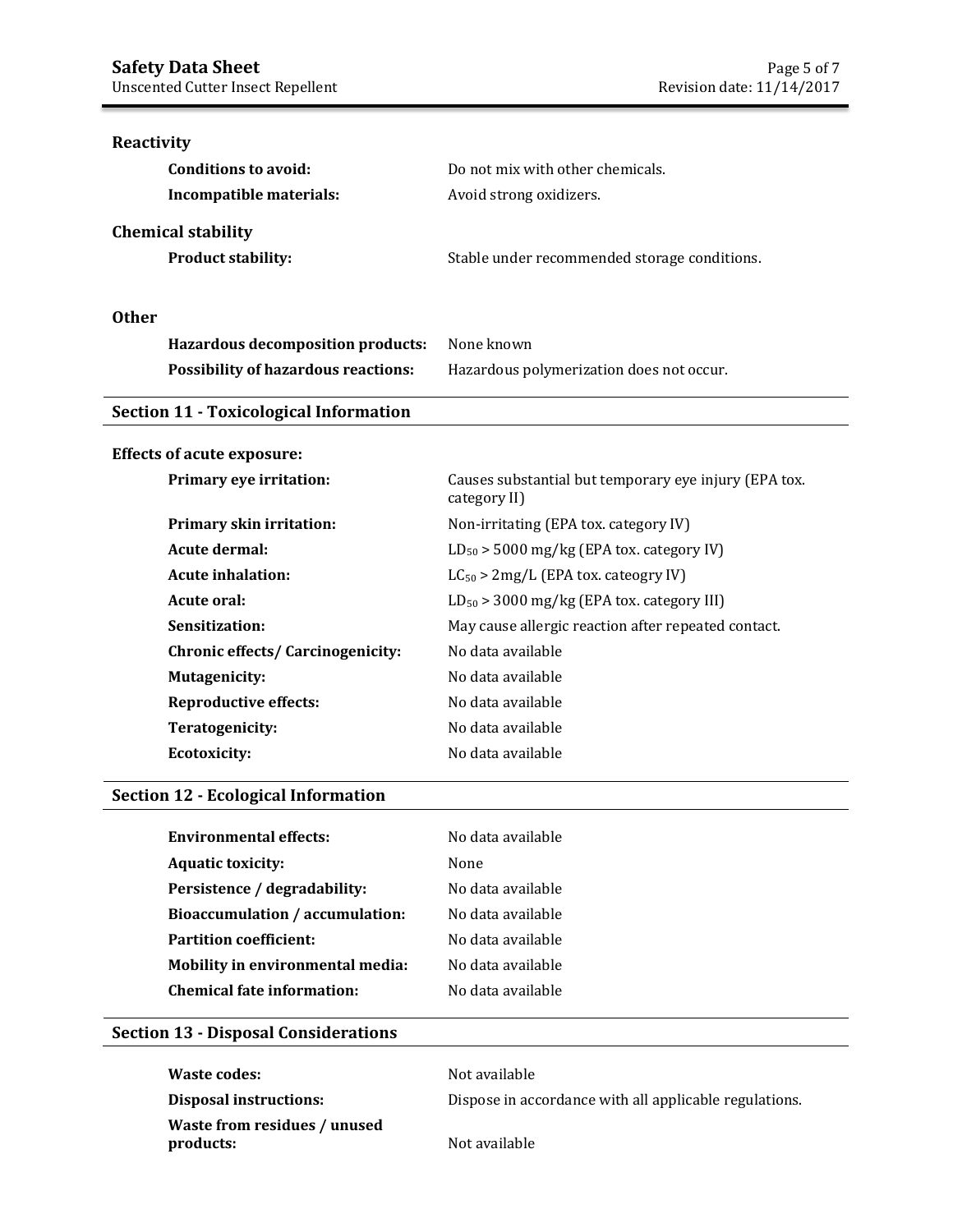**Contaminated packaging:** Not available

### **Section 14 - Transportation Information**

| U.S. Department of Transportation<br>(DOT): | Aerosols, Flammable, 2.1, UN-1950, Limited Quantity |
|---------------------------------------------|-----------------------------------------------------|
| <b>IATA:</b>                                | UN-1950, Aerosols, 2.1                              |
| IMDG:                                       | UN-1950, Aerosols, Flammable, 2, Limited Quantity   |

#### **Section 15 - Regulatory Information**

| 29 CFR 1910.1200 hazardous chemical   |               |
|---------------------------------------|---------------|
| <b>Occupational Safety and Health</b> |               |
| <b>Administration (OSHA):</b>         | N٥            |
| <b>CERCLA (Superfund) reportable</b>  |               |
| quantity:                             | Not available |

### **Hazard categories**

#### **Superfund Amendments and Reauthorization Act of 1986 (SARA):**

| Immediate Hazard                       | No             |
|----------------------------------------|----------------|
| Delayed Hazard                         | N <sub>0</sub> |
| Fire Hazard                            | N <sub>0</sub> |
| Pressure Hazard                        | N <sub>0</sub> |
| Reactivity Hazard                      | No             |
| Section 302 extremely hazardous        |                |
| <b>Substance:</b>                      | N <sub>0</sub> |
| <b>Section 311 hazardous chemical:</b> | No             |
| <b>Clean Air Act (CAA):</b>            | Not available  |
| <b>Clean Water Act (CWA):</b>          | Not available  |
|                                        |                |

### **State regulations:**

## **FIFRA labeling:** This chemical is a pesticide product registered by the Environmental Protection Agency and is subject to certain labeling requirements under federal pesticide law. These requirements differ from the classification criteria and hazard information required for safety data sheets, and for workplace non-pesticide chemicals. Following is the hazard information as required on the pesticide label:

**Signal word:** CAUTION

**Precautionary statements:** Causes substantial but temporary eye injury. Harmful if swallowed. Do not get in eyes. Use of this product may cause skin reactions in rare cases. Wash treated clothing before wearing it again. Wash hands before eating, drinking, chewing gum, using tobacco or using the toilet.

> FLAMMABLE. Contents under pressure. Do not use or store near heat or open flame. Do not puncture or incinerate container. Exposure to temperatures above 130°F may cause bursting.

**Notification status:** All ingredients of this product are listed or are excluded from listing on the U.S. Toxic Substances Control Act (TSCA) Chemical Substance Inventory.